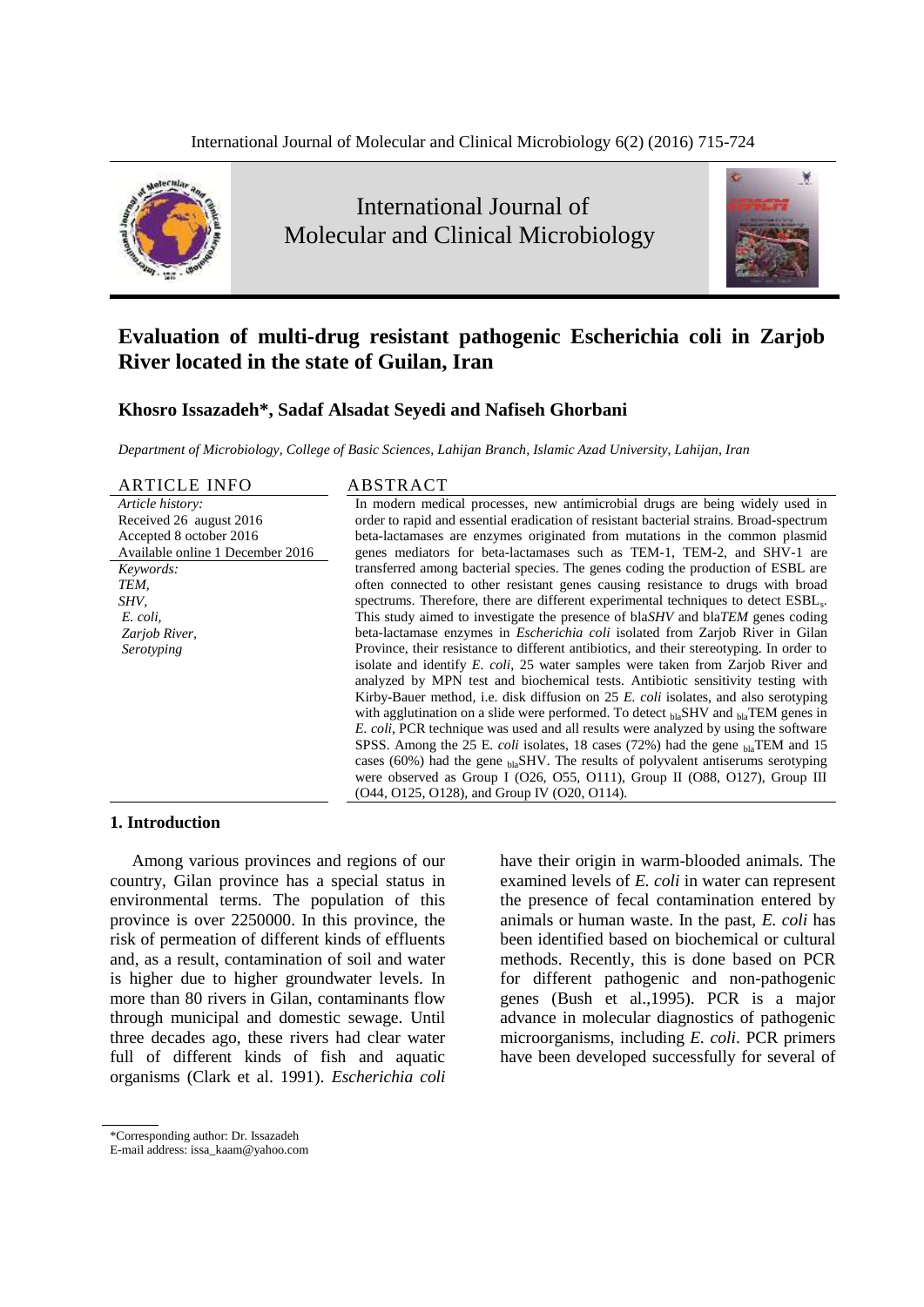the categories of diarrheagenic *E. coli* (Stacy-Phipps et al.1995).

Beta-lactamases are a group of enzymes capable of hydrolyzing the quadrilateral loop of beta-lactam antibiotics. Broad-spectrum betalactamases are enzymes originated from mutations in the common plasmid genes mediators for beta-lactamases such as TEM-1, TEM-2, and SHV-1 and are transferred among bacterial species. *Klebsiella* and *E. coli* species are two bacteria producing the widespread and universal Extended-spectrum beta-lactamases which is found in different countries with different levels of resistance (Salmanzadeh et al., 2005).

Zarjob River, also known as Siahrud, originates from the low-height mountains of Hezar Marz, Neyze Sar, Chakul Bandan, and Kachador at about 25 km from the south of the city of Rasht with a maximum altitude of 810 m, travels an 8-km path along the south to the north after passing the villages Bahdan, Chumacha, Donahre Siyavash, Sangar, Bijarpas, Rudberah, Gol Paresar, Kabkh and so on, joins Garmrud River (Pir Bazar River) in Busar inside the city of Rasht, and finally enters Anzali Wetland. This river is 41 kilometers long together with the length of main tributaries to the place it joins Garmrud and has a water capacity of 173.4 million  $m^2$ . Gilan Province and Rasht City as its center and an important tourism hub of the country are faced with the problem of waste and agricultural, industrial, and municipal wastewater. Most importantly, Siahrud River that is known as Zarjob River passes through Rasht, has many houses around itself, and brings along all pollutants into Anzali Wetland which is one of the most beautiful wetlands (Monavary 1990). It is clear that the increase in population is associated with lots of environmental, social, and economic problems. In the assessment of sources of contamination, we can refer to municipal and domestic sewage, industrial sewage, rural and urban solid waste (garbage), agricultural sewage, and slaughterhouses.

Zarjob water pollution is caused by the discharge of different kinds of sewage, urban sewage, and waste in the environment which are produced by sanitary sewage, domestic sewage, sewage of public places such as hospitals, hotels, and bathrooms, and surface sewage washed off by rain and can influence the river water as temporary contaminants. Eighty percent of the

90-liter per capita consumption of water in the city of Rasht is disposed as sewage and this sewage flows into the downstream of agricultural and rural areas and Anzali Wetland which is the final place of discharge for this river, thus causing environmental pollution. Along the Zarjob River, it is polluted with several sources such as factory and agricultural effluents in the region and industrial, urban, and domestic sewage (Edelberg et al., 1988).

#### **2. Materials and Methods**

 Water samples were collected from 5 different stations of Zarjob River. Sampling was done during September to January 2015 a total of 25 water samples were collected. Water samples were collected in sterile plastic bottles and from a depth of 15-20 cm and were transferred to the laboratory in sterile conditions and in the surrounding ice. Water temperature and pH in sampling locations were measured by a thermometer and pH meter, respectively. In order to isolate and identify *E. coli*, water samples were analyzed by Most Probable Number method. In these experiments, 9 tubes (3 series of triad tubes) containing lactose broth medium with Durham tubes were used, incubated for 48 h, and studied in terms of  $CO<sub>2</sub>$ production and growth. For *E. coli* isolates, a loop full of the culture media positive in terms of  $CO<sub>2</sub>$  production and growth was used and they were linearly cultured in EMB medium. Then, plates were incubated for 24 h and 37°C.

After incubation and colony observations, plates were studied with biochemical tests and pure culture was prepared from the confirmed *E. coli*, and then they were kept in the refrigerator at 4°C or in the freezer at -20°C for further testing. Antibiotic sensitivity test for *E. coli* isolates was done according to the disc diffusion method. Double disc synergy test (DDST) was performed in order for the confirmatory testing to produce ESBL according to the standard method S22CLCIM100. The strains showing resistance or sensitivity to cephalosporins were tested in terms of the presence of ESBL by using the double disc synergy test (DDST). DDST was carried out on Mueller Hinton-agar with discs containing 30 μg ceftazidime, cefotaxime, or aztreonam at a distance of 15 mm (center to center) from a disc containing clavulanic acidamoxicillin (10 μg/20 μg) placed in the center of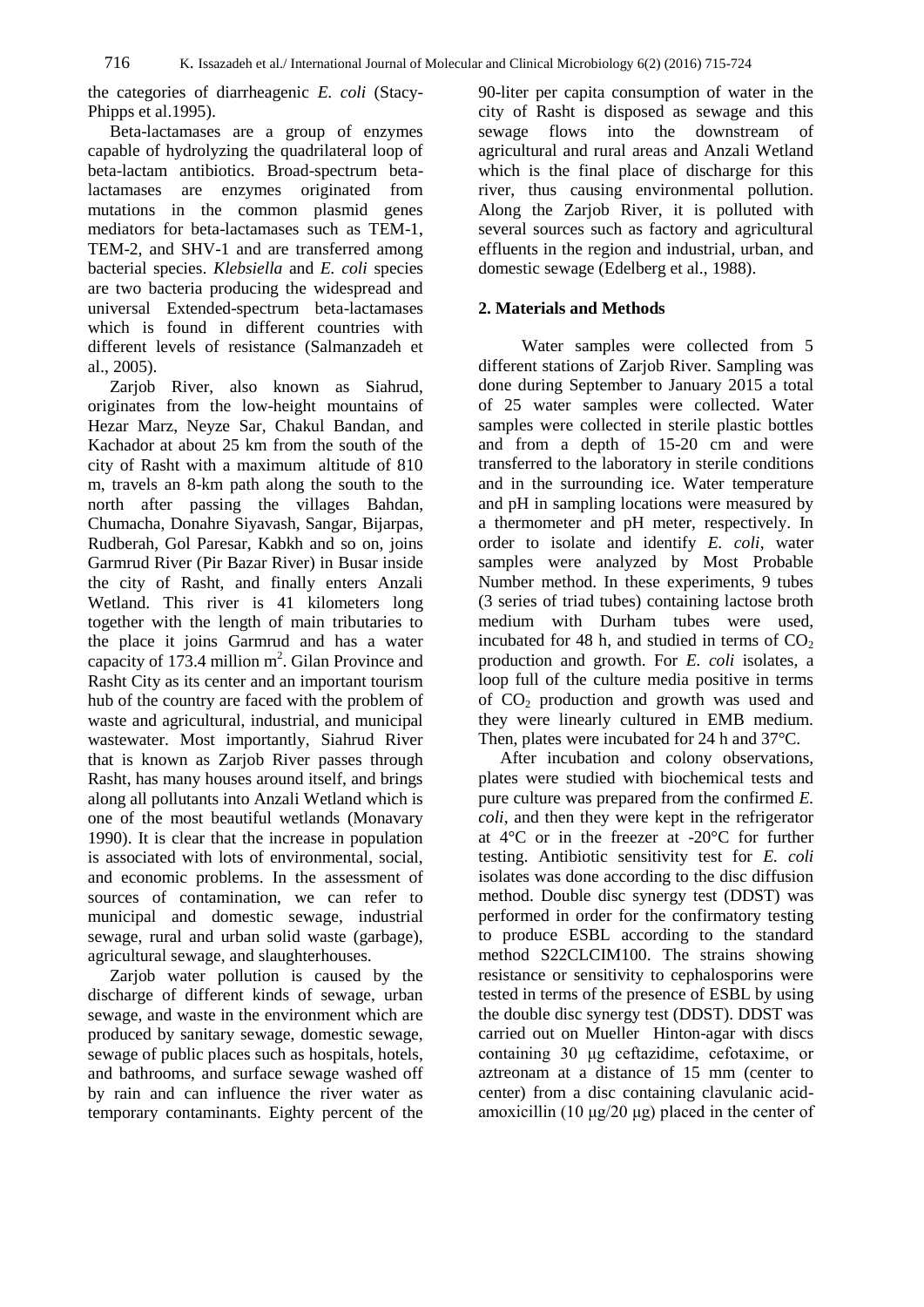the plane. For *E. coli* isolates serotyping, the pathogen *E. coli* antiserums kit, a product of the Bahar Afshan Company, was used. For DNA extraction, the Cinna pure DNA Company kit with Cat: NO: PR881613 was used. To conduct PCR test, some primers with the following characteristics were provided from Sinagene Company (Table 1.). The PCR test was used to detect the presence of the genes blu*sh* that encodes the beta-lactamase enzyme. A 147 kb area of the encoding genes blaTEM and blaSHV in *E. coli* were amplified by PCR using the afore mentioned primers (Table 2). Kruskal Wallis test was used for determinate significant difference pH rate on months. The Kruskal-Wallis test is a nonparametric (distribution free) test, and is used when the assumptions of ANOVA are not met. They both assess for significant differences on a continuous dependent variable by a grouping independent variable (with three or

more groups). In the ANOVA, we assume that distribution of each group is normally distributed and there is approximately equal variance on the scores for each group. However, in the Kruskal-Wallis Test, we do not have any of these assumptions. Like all non-parametric tests, the Kruskal-Wallis Test is not as powerful as the ANOVA. [Kolmogorov](https://en.wikipedia.org/wiki/Andrey_Kolmogorov)[–Smirnov](https://en.wikipedia.org/wiki/Nikolai_Smirnov_%28mathematician%29) test was used for determinate significant difference temperatures of samples. The Kolmogorov-Smirnov test is a hypothesis test procedure for determining if two samples of data are from the same distribution. The test is non-parametric and entirely agnostic to what this distribution actually is. The fact that we never have to know the distribution the samples come from is incredibly useful, especially in software and operations where the distributions are hard to express and difficult to calculate with.

#### Table1. Characteristic of primers used in research

| Primer<br>Name      | <b>OD</b><br>$(1000 \mu l)$ | <b>MW</b> | pmol     | $100 \mu M$ | TM   | $Seq.(5-3)$                | Reference                |
|---------------------|-----------------------------|-----------|----------|-------------|------|----------------------------|--------------------------|
| blackW: E.<br>colil | 11                          | 5904      | 55894.31 | 558.94      | 51.7 | <b>AGGATTGACTGCCTTTTTG</b> | Colom<br>et al. $(2003)$ |
| blackW: E.<br>coli2 | 10                          | 5551      | 54044.32 | 540.44      | 53.9 | <b>ATTTGCTGATTTCGCTCG</b>  | Colom<br>et al. $(2003)$ |
| blaTEM.E.<br>colil  | 9                           | 5236      | 51566.08 | 515.66      | 45.6 | <b>ATCAGCAATAAACCAGC</b>   | Colom<br>et al. $(2003)$ |
| blaTEM.E.<br>coli2  | 10                          | 5210      | 57581.57 | 575.82      | 53   | <b>CCCCGAAGAACGTTTTC</b>   | Colom<br>et al. $(2003)$ |

Table 1. PCR cycling in research

| Primer<br>Name     | Red master mix<br>amplicon | Primer F | Primer R | <b>WD</b> | <b>DNA</b> | Total      | PCR Program                                                                                                              | Electrophorese<br>s                       |
|--------------------|----------------------------|----------|----------|-----------|------------|------------|--------------------------------------------------------------------------------------------------------------------------|-------------------------------------------|
| blaTEM: E.<br>coli | $10 \text{ (MgCL2=2.5)}$   | 1.5      | 1.5      | 5         | 2          | $20 \mu L$ | 94 $\degree$ 5min, (95 $\degree$<br>$1min, 59.5^{\circ} 1:30$<br>min, $72^{\circ}$ 2min) 35<br>cycle, 72 °5 min          | Gel 2.5%, 80<br>Voltage,<br>$time:60$ min |
| blackW: E.<br>coli | $10 \text{ (MgCL2=2.5)}$   | 1.5      | 1.5      | 5.5       | 1.5        | $20 \mu L$ | 94 $\degree$ 5min, (95 $\degree$<br>$1min, 59.5^{\circ} 1:30$<br>min, $72^{\circ}$ 2min) 35<br>cycle, $72^{\circ}$ 7 min | Gel 3%, 80<br>Voltage,<br>$time:60$ min   |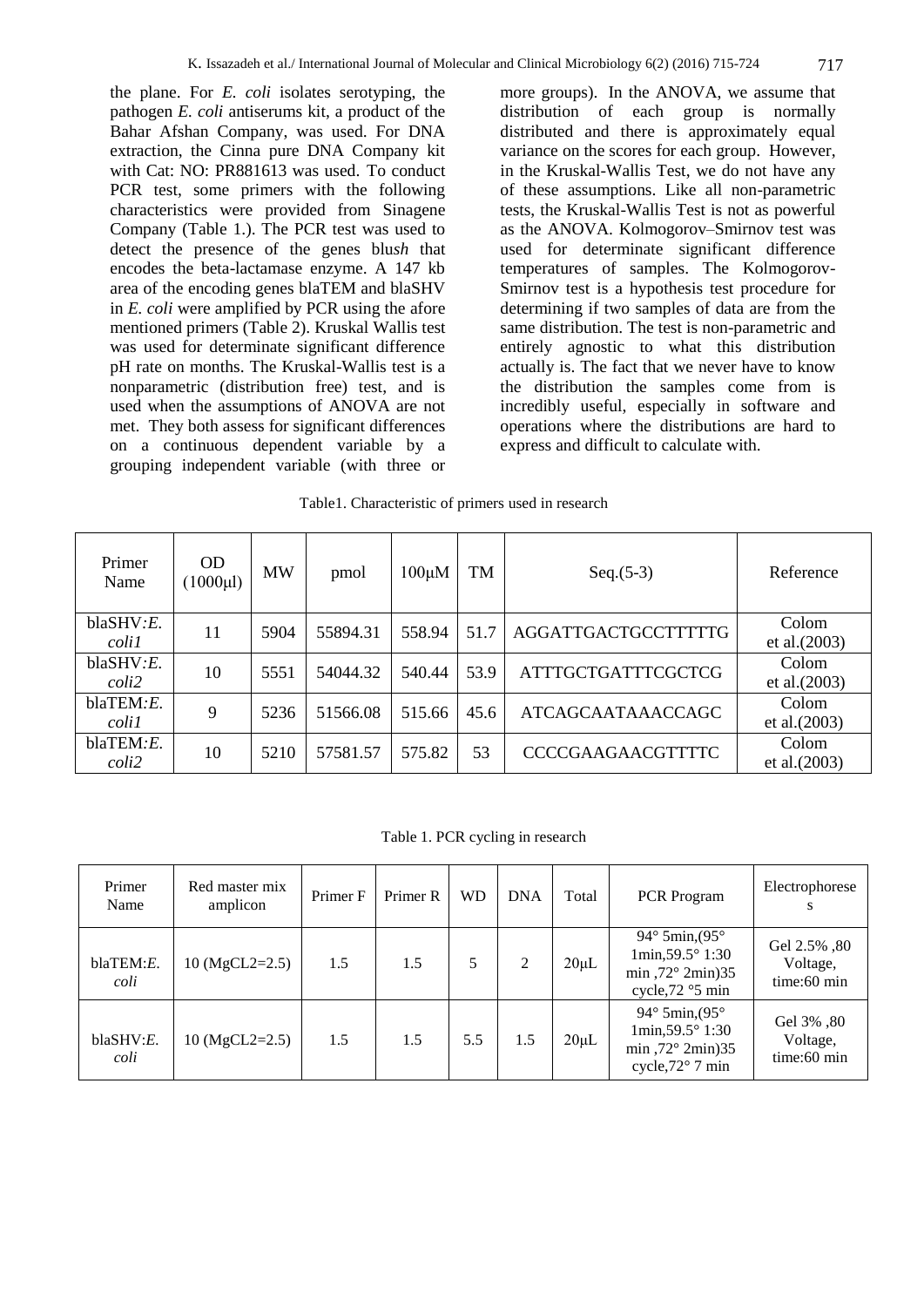## **3. Results**

According to the significance level of Kruskal Wallis test, it was observed that pH rate has significant difference statistically in the studied months. Based on data, it is observed that pH mean is maximum in Shah River (7.6) and it is minimum in Dec. and Jan. (pH: 5.5). [Kolmogorov](https://en.wikipedia.org/wiki/Andrey_Kolmogorov)[–Smirnov](https://en.wikipedia.org/wiki/Nikolai_Smirnov_%28mathematician%29) test was used to examine the normality. In addition, it was identified that temperature has significant difference statistically in the studied months and Turkey's test was used to separate examination of different months. It is observed that maximum mean temperature is for Sep. and the average minimum temperature is for Nov. (Figure 1.). According to the significance level of kruskal Wallis test, it was observed that there is no significant difference between the numbers of bacteria during the studied months. It is observed that the mean number of bacteria are maximum in Oct. and are minimum in Sep. (Figure 2.). [Zone of inhibition's](https://www.boundless.com/microbiology/definition/zone-of-inhibition/) size of E. coli isolated from river Zarjob against selected antibiotics and in double disk diffusion test showed in figures 3 and 4. Maximum resistance

was associated to the antibiotics penicillin (100%); cephalexin (100%), amoxicillin (100%), ceftriaxon (100%) and minimum resistance were against amikcin (12%). Most sensitive of cefixime (100%), maximum number of semi-sensitive to kanamycin (84%), respectively (84%) (Tables 3 and 4). The most resistant of bacteria were to Gentamicin, amikacin, kanamycin, nalidixic acid, Tetracyclin, chloramphenicol, trimetoprim, cephalexim, penicillin and amoxicillin. That is, there was significant difference between frequencies serotypes of *E.coli* (Table 5.). Mann-Whitney test was used to determine differences in the prevalence of *E. coli* serotypes. According to the Table 5, the highest frequency and lowest were in group 1 to group four respectively. During PCR, it was found that amongst 25 purified samples, 18 samples (72%) had bla- TEM gene and 15 samples (60%) had bla- SHV gene. Samples are completely in the same sized as 50 ladders third line i.e. about the size 150. Flowingly, two figures, one of them by Document gel Camera and the other by a digital camera, are observed (Figure 5).



Figure1.The average temperature of water samples collected from Zarjob River in 2015 based on month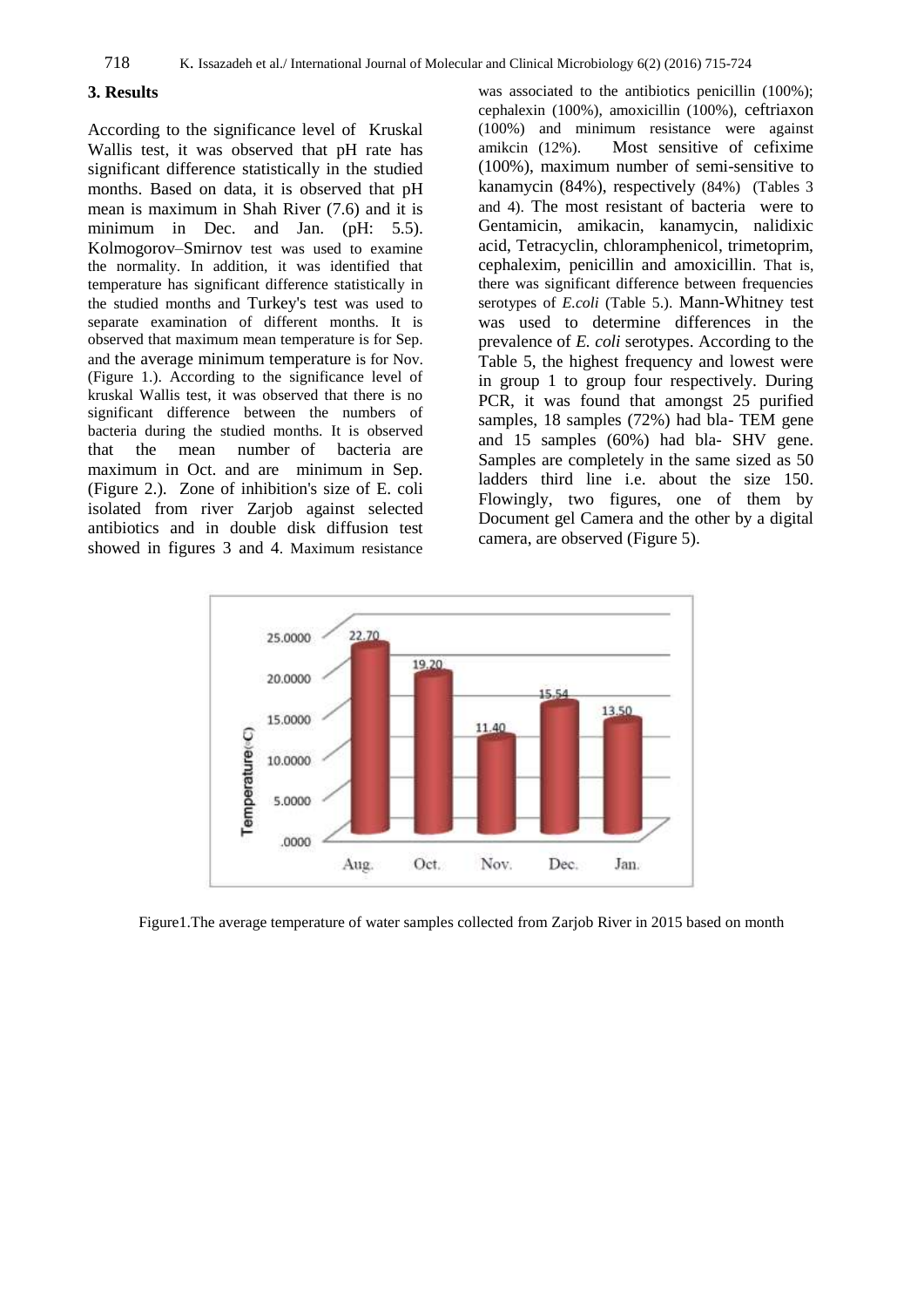

Figure 2. The average number of *E. coli* (MPN) isolated from Zarjob River in different months in 2015



Figure 3.The diameter of zone inhibition growth of *E. coli* isolated from river Zarjob against selected antibiotics



Figure 4.The diameter of zone inhibition growth of *E. coli* isolated from river Zarjob in double disk diffusion test against selected antibiotics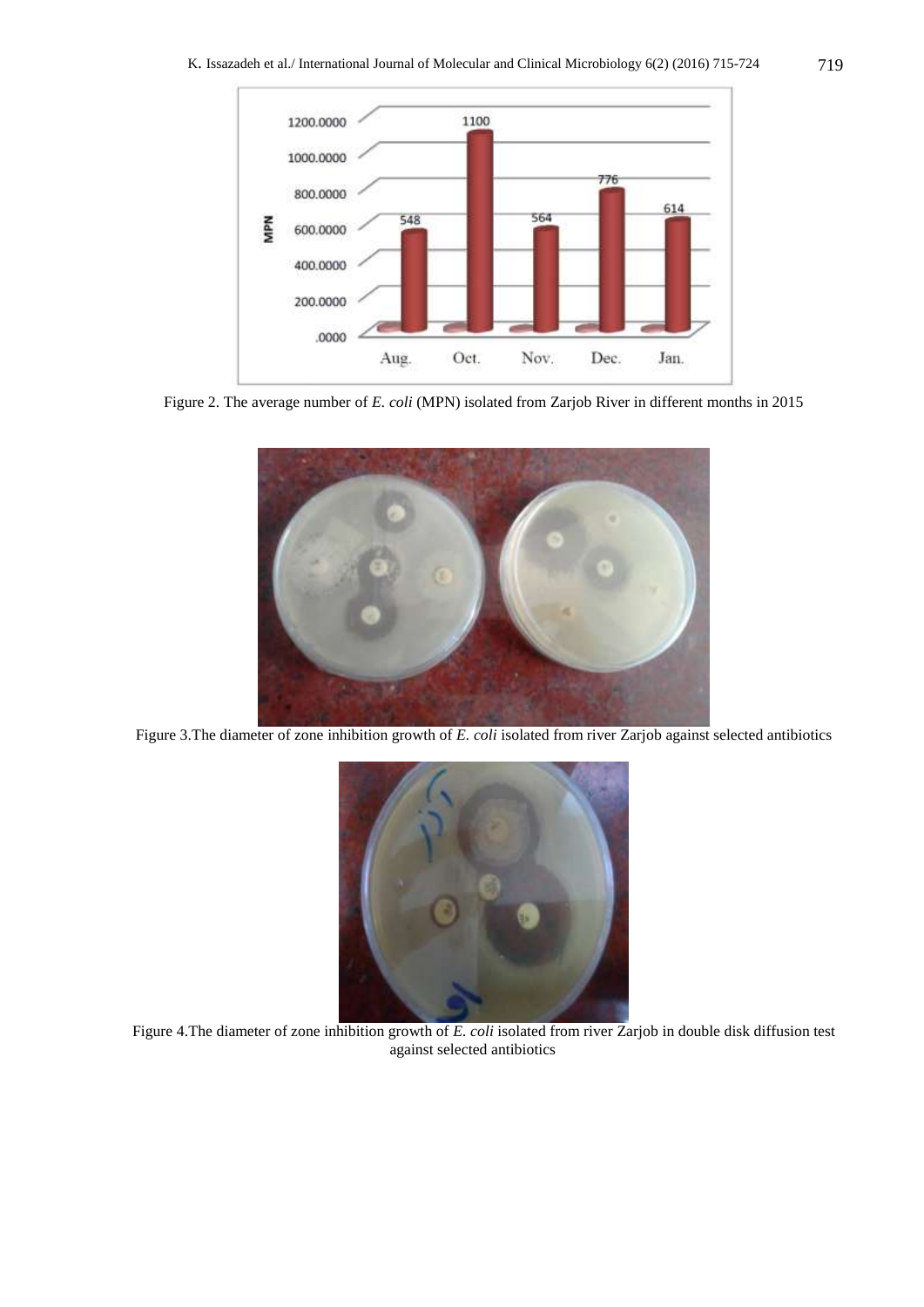## 720 K. Issazadeh et al./ International Journal of Molecular and Clinical Microbiology 6(2) (2016) 715-724

| Resistant           |                          | Intermediate             |                          | Sensitive                |                          | Total number | Antibiotic     |
|---------------------|--------------------------|--------------------------|--------------------------|--------------------------|--------------------------|--------------|----------------|
| Percent             | No                       | Percent                  | No.                      | Percent                  | No.                      |              |                |
| 7.20                | 5                        | 7.80                     | 20                       |                          |                          | 25           | CP             |
| $\gamma\text{.}100$ | 25                       | $\overline{\phantom{a}}$ | $\overline{\phantom{0}}$ | $\overline{\phantom{a}}$ | -                        | 25           | <b>CRO</b>     |
| $\blacksquare$      | ÷,                       | 712                      | 3                        | $\gamma 88$              | 22                       | 25           | CTX            |
| 7.16                | $\overline{4}$           | $\overline{\phantom{m}}$ |                          | 7.84                     | 21                       | 25           | $\mbox{GM}$    |
| $\gamma\,100$       | 25                       | $\blacksquare$           | ۰                        | $\blacksquare$           | $\overline{\phantom{a}}$ | 25           | $\mbox{AMX}$   |
| $\gamma\,100$       | 25                       | $\overline{\phantom{a}}$ | -                        | $\overline{\phantom{a}}$ | -                        | 25           | $\, {\bf p}$   |
| $\blacksquare$      | $\overline{\phantom{a}}$ | 740                      | 10                       | 7.60                     | 15                       | 25           | CAZ            |
| $\gamma\,100$       | 25                       | $\overline{\phantom{a}}$ |                          | $\overline{\phantom{a}}$ | -                        | 25           | ${\rm CN}$     |
| $\blacksquare$      | $\overline{\phantom{0}}$ | -                        |                          | $\gamma_{.}100$          | 25                       | 25           | $\mathbf{CFM}$ |
| 7.84                | 21                       | $\overline{\phantom{a}}$ |                          | 16                       | $\overline{4}$           | 25           | <b>TMP</b>     |
| 7.20                | 5                        | $\overline{\phantom{0}}$ |                          | 7.80                     | 20                       | 25           | $\mathbf C$    |
| 7.84                | 21                       |                          |                          | 7.16                     | $\overline{4}$           | 25           | TE             |
| 7.12                | $\overline{3}$           | $^{\prime\prime}\!\!.8$  | 2                        | 7.80                     | 20                       | 25           | ${\rm AN}$     |
| 7.16                | $\overline{4}$           | 7.84                     | 21                       | $\overline{\phantom{a}}$ | -                        | 25           | KA             |
| 7.64                | 16                       | 720                      | 5                        | 716                      | $\overline{4}$           | 25           | NA             |

Table 3.The antibiotic sensitivity of *E. coli* isolated from Zarjob River in 1393 against selected antibiotics

Table 4. The antibiotic sensitivity of *E. coli* isolated from Zarjob River in double disk diffusion test

| Resistant         |     | Intermediate             | Total | Double disk with AMC |              |
|-------------------|-----|--------------------------|-------|----------------------|--------------|
| Percent           | No. | Percent                  | No.   | number               |              |
| 50                | 10  | 50                       | 10    | 20                   | <b>CRO</b>   |
| 100               | 25  |                          |       | 25                   | <b>AMX</b>   |
| 100               | 25  |                          |       | 25                   | $\mathbf{P}$ |
| $\qquad \qquad -$ |     | 100                      | 10    | 10                   | CAZ          |
| 100               | 20  | $\qquad \qquad -$        | -     | 20                   | ${\rm CN}$   |
| 100               | 25  |                          |       | 25                   | <b>TMP</b>   |
| 100               | 5   |                          |       | 5                    | $\mathbf C$  |
| 100               | 25  |                          |       | 25                   | TE           |
| 100               | 10  |                          |       | 10                   | NA           |
| 100               | 5   |                          | -     | 5                    | KA           |
| 100               | 5   | $\overline{\phantom{0}}$ | -     | 5                    | ${\rm AN}$   |
| 100               | 10  |                          |       | $10\,$               | CM           |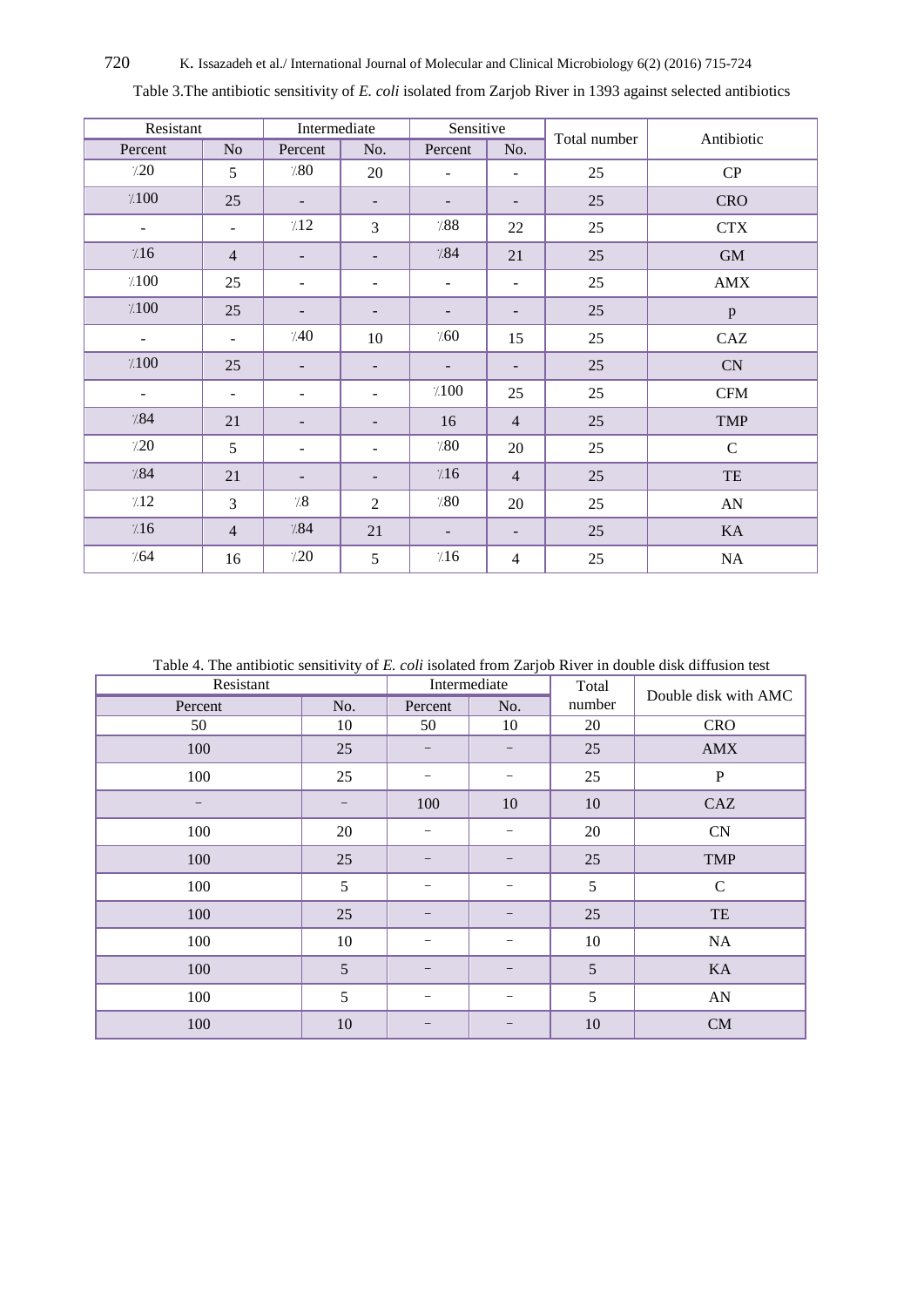| Isolate number          | Serotype                      |  |  |  |  |  |  |
|-------------------------|-------------------------------|--|--|--|--|--|--|
| 1                       | Group III(O 44, O 125, O 128) |  |  |  |  |  |  |
| 2                       | Group I(O 26, O 55, O 111)    |  |  |  |  |  |  |
| $\overline{\mathbf{3}}$ | Group I(O 26, O 55, O 111)    |  |  |  |  |  |  |
| $\overline{4}$          | Group IV(O 20, O 114)         |  |  |  |  |  |  |
| 5                       | Group II (O 88, O 127)        |  |  |  |  |  |  |
| 6                       | Group I(O 26, O 55, O 117)    |  |  |  |  |  |  |
| $\overline{7}$          | Group IV(020,0114)            |  |  |  |  |  |  |
| 8                       | Group III(044,0125,0128)      |  |  |  |  |  |  |
| 9                       | Group II (O 88, O 127)        |  |  |  |  |  |  |
| 10                      | Group II (O 88, O 127)        |  |  |  |  |  |  |
| 11                      | Group I(026,055,0111)         |  |  |  |  |  |  |
| 12                      | Group III(O 44, O 125, O 128) |  |  |  |  |  |  |
| 13                      | Untypable                     |  |  |  |  |  |  |
| 14                      | Group IV(O 20, O 114)         |  |  |  |  |  |  |
| 15                      | Group II (O 88, O 127)        |  |  |  |  |  |  |
| 16                      | Group II (O 88, O 127)        |  |  |  |  |  |  |
| 17                      | Group I(O 26, O 55, O 111)    |  |  |  |  |  |  |
| 18                      | Group I(O 26, O 55, O 111)    |  |  |  |  |  |  |
| 19                      | Group III(O 44, O 125, O 111) |  |  |  |  |  |  |
| 20                      | Group I(O 26, O 55, O 111)    |  |  |  |  |  |  |
| 21                      | Group II (O 88, O 127)        |  |  |  |  |  |  |
| 22                      | Group I(O 26, O 55, O 111)    |  |  |  |  |  |  |
| 23                      | Untypable                     |  |  |  |  |  |  |
| 24                      | Group III(O 44, O 125, O 128) |  |  |  |  |  |  |
| 25                      | Group II (O 88, O 127)        |  |  |  |  |  |  |

Table 5. *E. coli* serotypes isolated by polyvalent antisera kit





B

A

Figure 5. Representative PCR for the amplification of  $bla_{\text{TEM}}$  and  $blaSHV$  genes from culture of *E. coli* isolated from water samples (A: Document gel Camera and B: digital camera) from right to left. 1*. (Sep.) bla-SHV: E. coli, 2. (Oct.) bla-SHV: E. coli, 3. (Nov.) bla-SHV: E. coli, 4. (Jan.) bla-SHV: E. coli, 5. Ladder 50 bp, 6. (Jan.) bla-TEM: E. coli, 7. (NOV.) bla-TEM: E. coli, 8. (Oct.) bla-TEM: E. coli*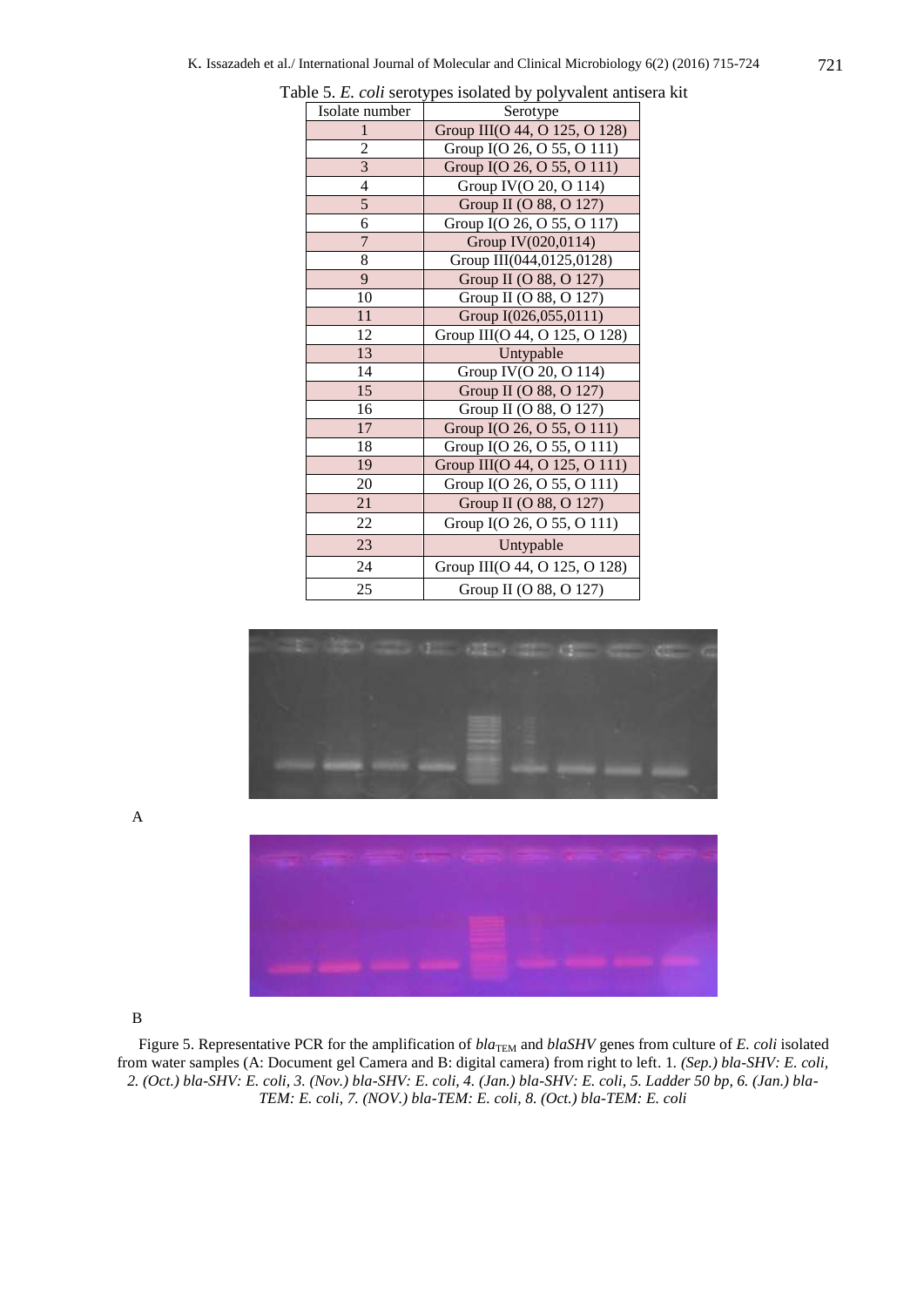# **4. Discussion**

Among the contamination indications of this water are total coliforms and fecal coli forms, among them *E.coli* is found abundantly. This typical organism exists with high frequency in the stool; it should be survived in the water for longer period than other pathogens and should be resistant against the antiseptics such as chloride. Among 25 samples of isolated *E.coli* 18 samples (72%) had bla - TEM gene and 15 samples (60%) had bla - SHV gene. This fact indicated that this gene is active in pH 5.5-7 and temperature about 11-23.5◦C and exists in the most samples of *E.coli*. Statistical results indicated a significant relationship between the number of sensitive, semi- indicative and resistant samples. In addition, by studying on the frequency of *E.coli* serotypes, it was defined that maximum frequency was associated the group I (O26, O55, and O111) (32%) and minimum frequency was related to group IV (020, 0144) (12%). Among them, group IV appeared as 100% agglutination with completely transparent background and distinct particles, group III was appeared as 75% agglutination with relatively transport, group II appeared as 50% agglutination with relatively opaque background and group I appeared as 25% agglutination with opaque background. In a study by Sukumaran, et al. during 2010-2011 on the samples from cochin gulf's water located in India to study the patterns of antibiotic resistance in the isolated *E.coli,* they concluded that most *E.coli* strains (33.65%) were resistant to ampicillin, followed by resistance to antibiotics Nalidixic acid (37.33%), tetracycline (33.33%), co-trimoxazole (17%), trimetoprim (17%), kanamycin (14%) and ciprofloxacin (12%) (Edberg1988). Ribot et al.(2006), studied 233 samples, 57% (n=133) were resistant to ampicillin, followed by 45% (n=105) were resistant to tetracyclin, 37%(n=87)were resistant to acid nalidixic, 37% (n=83) to trimethoprim , sulfamethoxazole, 17%  $(n=31)$  to ciprofloxacin, 9%  $(n=22)$  to ceftriaxon, 9% (n=20) to mecilinam, 8% (n=18) to chloramphenicol and 1%(n=2) to gentamicin. More than 73% (n=171) of isolates were resistant against to one antibiotic and 36% of isolates (n=84) were resistant to 3 class or more antibiotics. So they were identified as multidrug resistant (MDR). Further examination on 22 ceftriaxon resistant isolates revealed that all of them were ESBL producer which was approved through the double disk cooperation test. All 22 isolates were resistant to cefotaxim and cefixim 82% were resistant to erythromycin, 64% to aztereonam, 55% to ciprofloxacin and norfloxacin, 32% to kanamycin and ceftazidime, 14% to piperacillin-tazobactam, and 9% to cefoxitin. No isolate was resistant to carbapenern antibiotics including imipenem and meropenem (Espy 2016). In our study, results of the double disk test were as follows: ceftazidim had the maximum semi-sensitive cases, gentamicin, amikacin, kanamycin, nalidixic acid, tetracycline, chloramphenicol, trimethoprim, cephalexin, penicillin and amoxicillin had maximum resistant number (100%). Marta Alva, et al (2014) studied on the sea water which is one of multi drug resistant *E.coli* resources including strains carrying the resistant to plasmid mediate quinolon and widespread Beta-lactamase genes and expansion of antibiotic resistance in the coast waters. Samples were collected in Berlenga which is a nonresidential island classified as a natural reservoir and visited by tourists for water recreational activities (Marta et al. 2014). Based on the genetic classification, 414 strains were classification, 414 strains were identified. Distributions of *E. coli* phylogenic groups among the isolates of all resources were similar. Resistant to streptomycin, tetracycline, cefalotin and amoxicillin had the maximum frequency. Higher antibiotic resistance was observed among the sea water and stool samples, except for final level of antibiotics used in human medicine. Nucleotide sequences adjusted to resistance genes *bla -TEM*, *sul 1*, *sul* 2, *tet A* and *tet B* existed in all sources. Genes conferring the resistance to third generation cephalosporins, were identified in the stools of water fowls (blacmy-2) and sea water (blaCTX=M-1, blaSHV-12). Resistance patterns of isolates against 16 antibiotics were indicated. Resistance (or medium resistance) against all the studied antibiotics was observed and 94% of isolates were resistant against to at least one antibiotic. Most definite resistance to antibiotic was against streptomycin (83-100%), followed by cefalotin and tetracycline in the stool sources (34% and 35% in the waterfowl stool and 23% for both antibiotic in the swage). Isolates were more sensitive against imipenem, third generation cephalosporins, gentamicin and combination of piperacillin/ tazobactam. For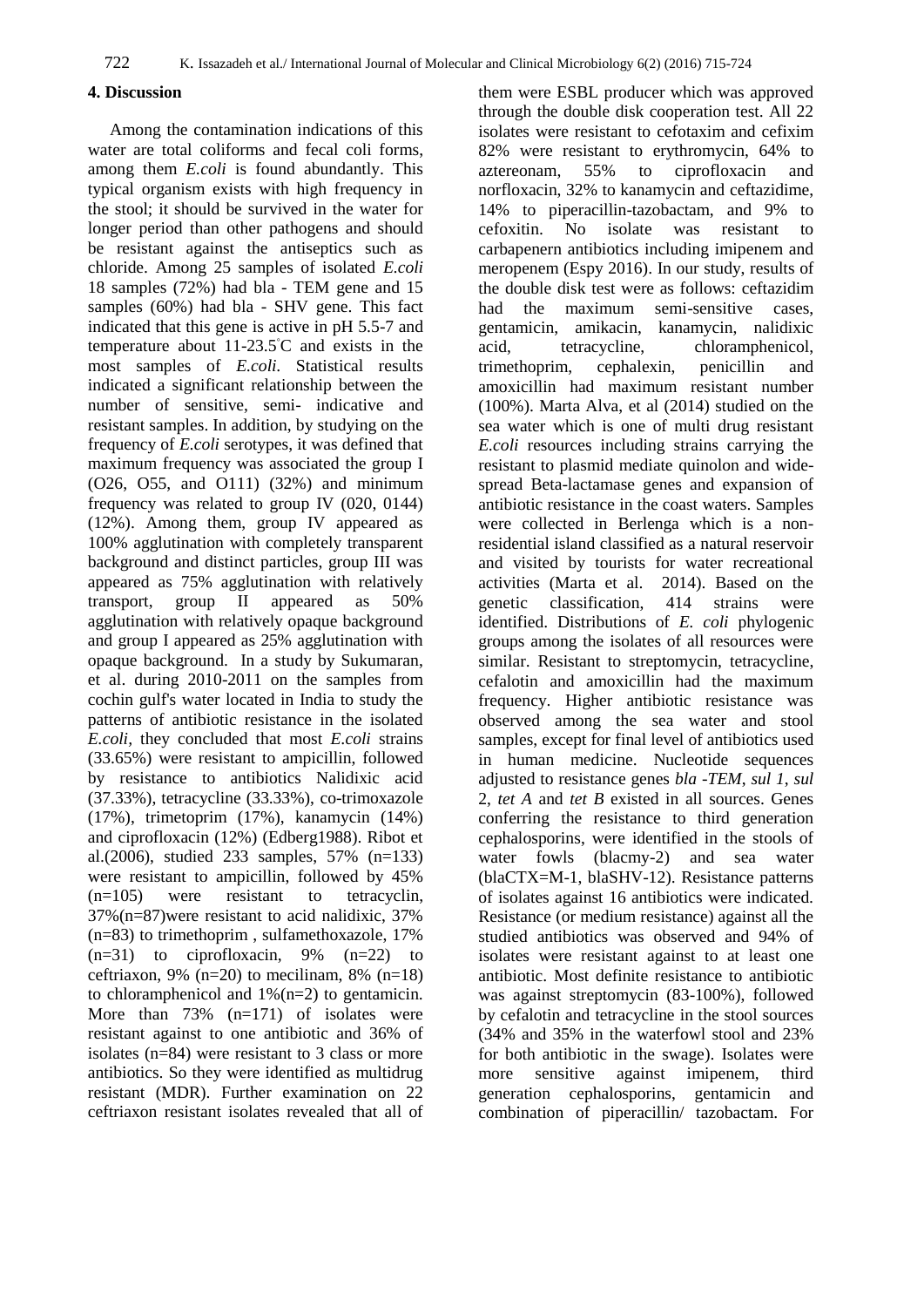most studied antibiotics (such as penicillin, cefalotin, tetracycline), sensitivity rates in the isolates from sea water and waterfowl stool were higher. Resistance against to imipenem, third generation cephalosporin and ciprofloxacin had a maximum outbreak in the sewage. Multi resistance rates (that is, resistance against the antibiotics of at least 3 classes) were higher amongst isolates from waterfowl stool (32%) and sewage (295). In total, in 126 phenotype, various resistance (or medium resistance) was observed. But most of them (n=86) were observed only with one isolate. Resistance to streptomycin was most common phonotype detected in 90 isolates, followed by resistance to streptomycin and tetracycline (30 isolates), streptomycin and cephalotin 927 isolates). Several multiresistance phonotypes were detected (Yu and kapper 1992).In our study, most typical resistance was against to penicillin, cephalexin, amoxicillin and ceftriaxone (100%). Sengul Alpay-karaoglu, et al studied the antibiotic resistance pattern and TEM type Betalactamase gene in ampicilin resistant *E.coli* strains from potable water. Fifty five ampicillin resistant *E.coli* strain (Ampr) were isolated during 2000-2002 and from January to February 2004 from 51 potable water bodies in the Rize area in Turkey with abundant freshwater resources (Sengul Alpay-karaoglu et al., 2007). They found that a lot of organisms indicated the resistance to 3 or more antibiotics used in human and veterinary. These strains indicated a multi – resistance phenotype. About half of the strains (27%) indicated ceftazidim resistance, but according to the results of double disk co operation test, these strains are not wide –spread B-lactamase producer. Then, all the isolates were screened in respect of TEM type Blactamase gene (blaTEM) through polymerase chain reaction (PCR). TEM<sub>s</sub> type B-lactamase genes were found in 6 isolates (11%). Sequence analysis indicated TEM-1 type genes. However, is electric focus analysis didn't prove TEM-1 type B-lactamase production except for one strain. Conjugation tests indicated that ampicilin, tetracycline or trimetoprim/ sulfa metoxasol resistances were transmittable in 6 isolates (11%). The Appearance of transmittable antibiotic resistance and blaTEM-1 gene in *E.coli* strain from public potable waters had significant public health risk. Compared to our study, ceftazidim sensitivity was (60%) in

double disk cooperation test results accounted for maximum semi-sensitive number (100%). TEM type B-lactamase genes were found in 18 samples.

#### **Acknowledgements**

We are grateful to Islamic Azad University, Lahijan Branch Authorities, for their useful collaboration.

#### **Refereces**

- Amberlin J.C., 1998. Translated by Mohammad Bagher Bagherieh. An introduction to the Ecology, publication of Gorgan Agriculture science natural resources University.
- Bush, K., Jacoby, G.A., and Medeiros, A.A. 1995. A functional classification scheme for betalactamases and its correlation with molecular structure. Antimicrobial Agents Chemotherapy. 39 (6): 1211-33.
- Clark, D. et al., 1991. Comparative style of commercial 4- methylumbelliferyl β-D glucuronide preparation with standard methods memβerane filtration fecal coliforms test for the detection of Escherichia coli in water sample. Appl. Environ. Microβial.57:1528- 1534.
- Colom, K., Pérez, J., Alonso, R., Fernández-Aranguiz, A., Lariño, E., 2003. Cisterna Simple and reliable multiplex PCR assay for detection of blaTEM, blaSHV and blaOXA-1 genes in Enterobacteriaceae. FEMS Microbiol Lett. 223:147–51.
- Edelberg, S.C., et al., 1988. National field evaluation of a defined substrate methods for the simultaneous enumeration of total coli forms and Escherichia coli from drinking water: comparison with the standard multiple tube method Appl. Environ. Microbial. 54: 1595- 1600.
- Espy, M.J., Uhl, J.R., Sloan, M., Duckwater, S.P., Jones, M.F., et al. 2006. Real time PCR in clinical microbiology. Application for Routine laboratory testing. Clin microbial. 19(1):165- 256.
- Lee, W.S., Purthucheary, S.D. 2002. Bacterial enteropathogenes isolated in childhood diarrhea in kualalumpur the changing trend Med j Malaysia.57:24-30.
- Monavary, M., 1990.Study on ecology of Anzaly lagoon. Guilan Department of environment conservation.
- Salmanzadeh, S., Habibi, E., Jafari, F., et al. 2005. Molecular epidemiology of Escherichia coli